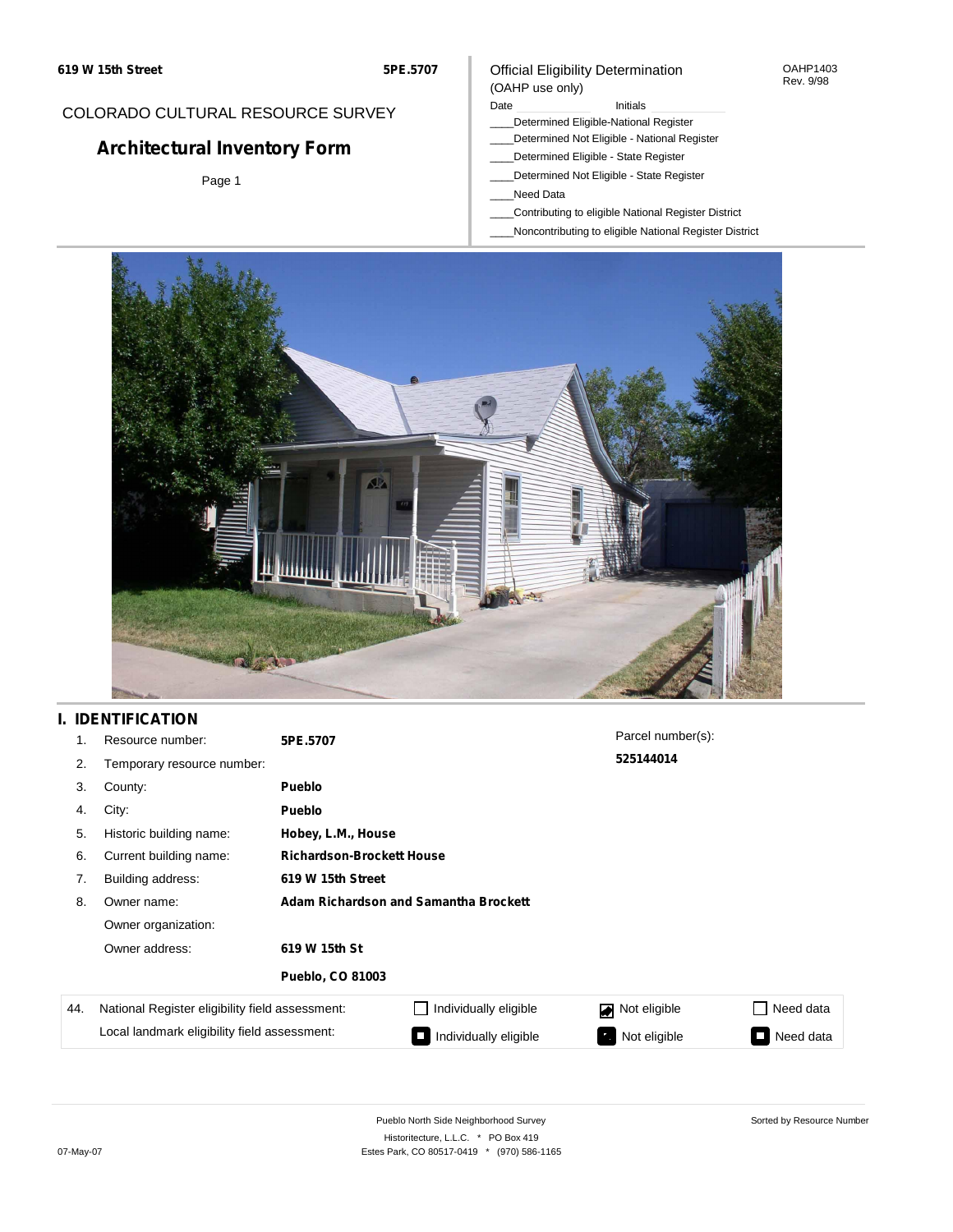Page 2

### **II. GEOGRAPHIC INFORMATION**

| 9.  | P.M.                                          | 6th       |     |    |           | Township:       |                         | <b>20S</b>                            |    |           |           | Range:            | 65W |         |
|-----|-----------------------------------------------|-----------|-----|----|-----------|-----------------|-------------------------|---------------------------------------|----|-----------|-----------|-------------------|-----|---------|
|     |                                               | <b>SW</b> | 1/4 | of | <b>SW</b> | 1/4             | of <b>SW</b>            | 1/4                                   | of | <b>NE</b> | 1/4       | of Section        |     | 25      |
|     | 10. UTM reference zone:                       |           |     |    | 13        |                 |                         |                                       |    |           |           |                   |     |         |
|     | Easting:                                      |           |     |    |           | 533652          |                         |                                       |    |           | Northing: |                   |     | 4236846 |
| 11. | USGS quad name:                               |           |     |    |           |                 | <b>Northeast Pueblo</b> |                                       |    |           | Scale:    |                   |     | 7.5     |
|     | Year:<br>1961 (Photorevised 1970 and<br>1974) |           |     |    |           |                 |                         |                                       |    |           |           |                   |     |         |
|     | 12. $Lot(s)$ :                                |           |     |    |           | Lot 11; Block 3 |                         |                                       |    |           |           |                   |     |         |
|     | Addition:                                     |           |     |    |           |                 |                         | <b>Bartlett &amp; Miller Addition</b> |    |           |           | Year of addition: |     | 1871    |

13. Boundary description and justification:

The boundary, as described above, contains but does not exceed the land historically associated with this property.

Metes and bounds exist:

П

### **III. ARCHITECTURAL DESCRIPTION**

| 14. | Building plan (footprint, shape):<br>Other building plan descriptions: | <b>Rectangular Plan</b>              |                       |
|-----|------------------------------------------------------------------------|--------------------------------------|-----------------------|
| 15. | Dimensions in feet (length x width):                                   | 780 square feet                      |                       |
| 16. | Number of stories:                                                     | 1                                    |                       |
| 17. | Primary external wall material(s):                                     | <b>Synthetics/Vinyl</b>              | Other wall materials: |
|     |                                                                        |                                      |                       |
| 18. | Roof configuration:                                                    | <b>Gabled Roof/Cross Gabled Roof</b> |                       |
|     | Other roof configurations:                                             |                                      |                       |
| 19. | Primary external roof material:                                        | <b>Asphalt Roof/Composition Roof</b> |                       |
|     | Other roof materials:                                                  |                                      |                       |
| 20. | Special features:                                                      | Fence                                |                       |
|     |                                                                        | Porch                                |                       |

#### 21. General architectural description:

This house is oriented to the south. Light-gray vinyl siding conceals the foundation and clads the exterior walls. Windows are **generally 1-over-1-light, double-hung sash, with blue-painted wood frames, aluminum-frame storm windows, and blue, vinyl** surrounds. A single-light picture window dominates the west side of the asymmetrical front (south) façade. A window opening filled with glass blocks appears in the north end of the east elevation. A shed-roofed porch spans the east half of the façade. It has a concrete floor and white-painted, wood, turned balustrade and supports. A single concrete step approaches the porch on its east end. The principal doorway opens in the east side of the façade. It hosts a white, 4-panel metal door, with fanlight. Another doorway opens in the east end of the rear (north) elevation. It hosts a 3-panel, 1-light, glass-in-wood-frame door, painted white, with plastic in the light. A wood hatch, containing a metal, louvered vent, pierces the north-facing gable. Gray, interlocking asphalt shingles cover the cross-gabled main roof and all other roof surfaces. Blue vinyl fascia and soffit box the **eaves.**

22. Architectural style:

**No Style**

Other architectural styles:

Building type:

23. Landscape or special setting features: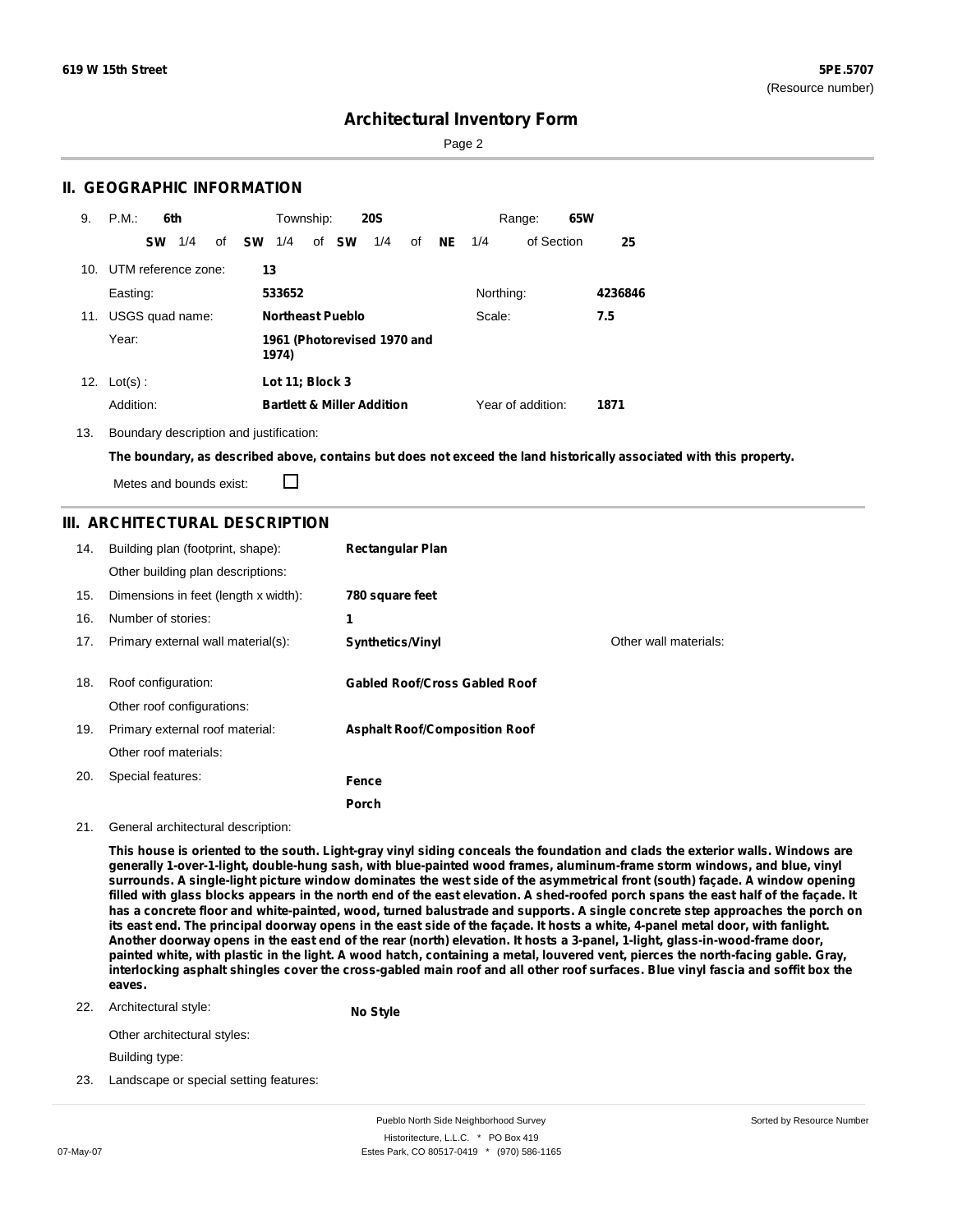Page 3

This property is located on terrain sloping steeply downward from east to west, with an elevation of around 4,700 feet above mean sea level. The neighborhood features modest, one-story houses. Setbacks from West 15th Street are generally the same on this block. This property is situated on the north side of West 15th Street, between 617 West 15th Street to the east and 623 West 15th Street to the west. Gravel covers the strip separating the sidewalk from the street. A planted grass yard, with mature landscaping, surrounds the house. Running along the east side of the house, connecting the street to a garage northeast of the **dwelling, is a concrete driveway. A chain-link fence encloses a portion of the back yard.**

24. Associated buildings, features or objects:

| 1: | Type:     | Garage                                                                                                                                                                                                                                                                                                                                                                                                                                                                                                                                                                                                                 |
|----|-----------|------------------------------------------------------------------------------------------------------------------------------------------------------------------------------------------------------------------------------------------------------------------------------------------------------------------------------------------------------------------------------------------------------------------------------------------------------------------------------------------------------------------------------------------------------------------------------------------------------------------------|
|    | Describe: | A single-car garage is located directly northeast of the house. Oriented to the south, the<br>building rests on a concrete-block foundation. The walls consist of gray-painted concrete<br>blocks. Dominating the front (south) elevation is a vertical-plank, overhead-pivot garage door,<br>painted blue. Piercing the center of the east and west elevations are window openings<br>protected behind a wire mesh. The north end of the west elevation hosts a 4-panel wood door,<br>painted blue. Two sets of paired, single-light windows appear in the north elevation. Sheets of<br>asphalt cover the shed roof. |
| 2: | Type:     | Shed                                                                                                                                                                                                                                                                                                                                                                                                                                                                                                                                                                                                                   |
|    | Describe: | A standard kit-built shed is located at the northwest corner of the lot. Oriented to the south, the<br>structure appears to lack a permanent foundation. The walls consist of white-painted sheet<br>metal. Paired, sliding doors of the same description dominate the front (west) elevation. The<br>front-gambreled roof also consists of sheet metal, painted white.                                                                                                                                                                                                                                                |

### **IV. ARCHITECTURAL HISTORY**

| 25. | Date of Construction:  | Estimate:                        | 1880 | Actual: |                                                                                                                                                         |
|-----|------------------------|----------------------------------|------|---------|---------------------------------------------------------------------------------------------------------------------------------------------------------|
|     | Source of Information: |                                  |      |         | Sanborn Fire Insurance Maps (for Pueblo, Colorado). New York: Sanborn Map and<br>Publishing Co., 1883, 1886, 1889, 1893, 1904-05, 1904-51, and 1904-52. |
|     |                        | Co. consulted 1886 through 2003. |      |         | Pueblo City Directory. Pueblo, Co.; Salt Lake City; Kansas City, Mo.; and others: R.L. Polk &                                                           |
| 26. | Architect:             | unknown                          |      |         |                                                                                                                                                         |
|     | Source of information: |                                  |      |         |                                                                                                                                                         |
| 27. | Builder:               | unknown                          |      |         |                                                                                                                                                         |
|     | Source of information: |                                  |      |         |                                                                                                                                                         |
| 28. | Original Owner:        | unknown                          |      |         |                                                                                                                                                         |
|     | Source of information: |                                  |      |         |                                                                                                                                                         |
| 29. | Construction history:  |                                  |      |         |                                                                                                                                                         |

According to Pueblo County Tax Assessor records, this building was constructed in 1900. However it appears on a 1904-05 Sanborn map, and city directory listings for this address date to 1890. As well, it is similar in size and materials to the dwelling 2 houses east, which was constructed in 1880, suggesting a circa 1880 date of construction. The rear addition, front porch, and **vinyl siding are recent modifications, most likely dating to after 1995.**

30. Location: **original** Date of move(s):

### **V. HISTORICAL ASSOCIATIONS**

| 31. | Original use(s):       | <b>Single Dwelling</b> |
|-----|------------------------|------------------------|
| 32. | Intermediate use(s):   | <b>Single Dwelling</b> |
| 33. | Current use(s):        | <b>Single Dwelling</b> |
| 34. | Site type(s):          | <b>Residence</b>       |
| 35. | Historical background: |                        |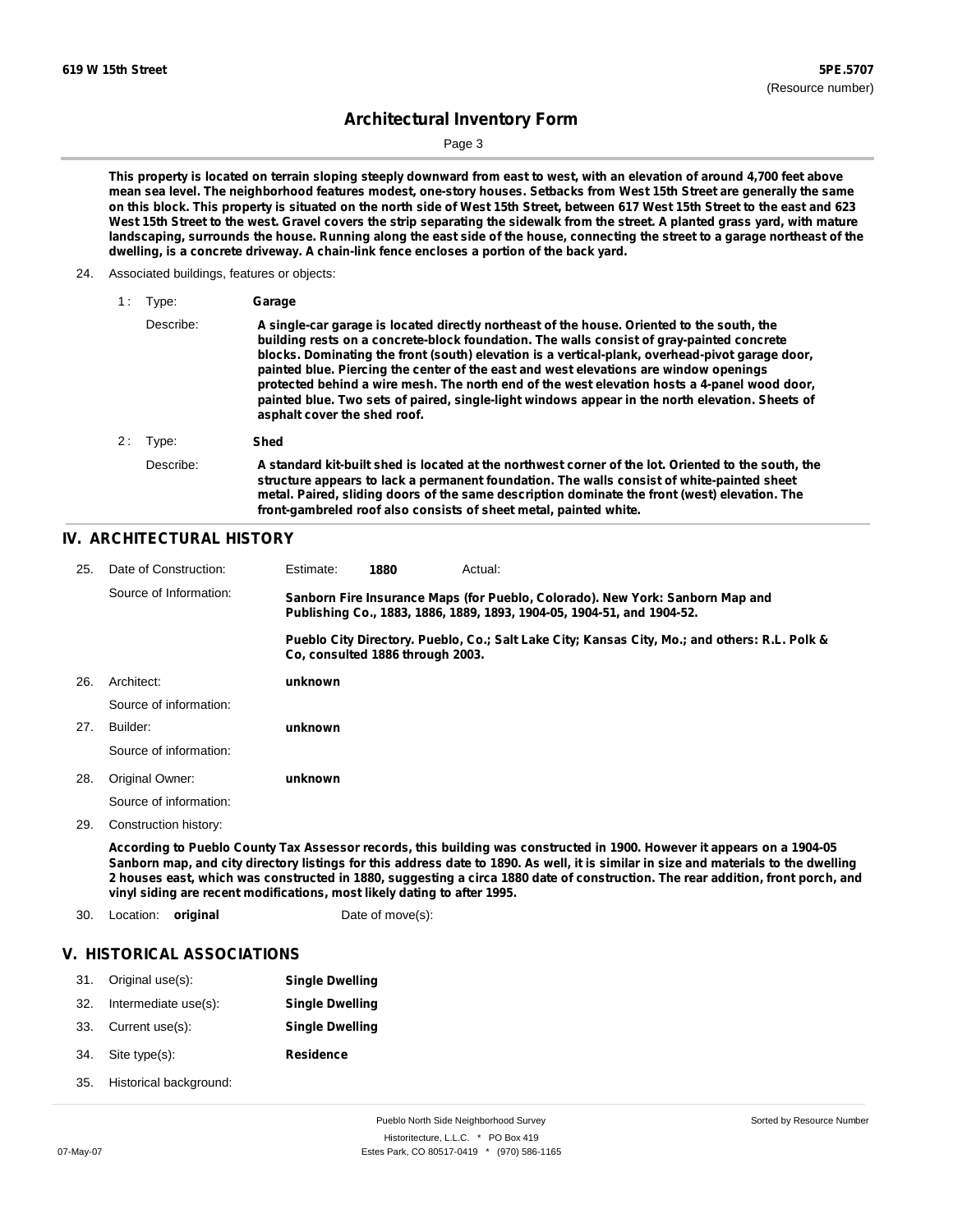Page 4

The first resident of this house, constructed around 1880, appears to have been L.M. Hobey. Prior to 1900, Gustav A. Johnson resided here with his family. He was a coachman and gardener for Pueblo financial mogul Mahlon D. Thatcher, whose Hillcrest mansion was located just east, at 507 West 15th Street. Johnson's son, Ralph E. Johnson, also worked as a yardman for Thatcher. Gustav Johnson died in 1911. His widow, Matilda "Tillie" Johnson, remained here through 1945. She settled in Pueblo upon arriving in the United States in 1886. She later moved to 716 West 13th Street, where she died on April 29, 1957.

Prior to 1955, Charles and Cora Read purchased this property and resided here. Charles Read came to Pueblo in 1941 and was an employee of the Colorado Interstate Gas Company. He died in this house on December 21, 1955. His widow, Cora, remained here until 1990, when she sold the house and lot to Charles G. Land. Cora Read died on August 16, 1997. Land sold the property to Prina L. Fitzgerald in 2001. A mother later, Fitzgerald transferred the property to D&P Family, LLC, which, in turn, quit claimed the house and lot to PLP Properties, LLC, in 2002. Adam Richardson and Samantha Brockett, the current owners **and residents, acquired the property from PLP Properties in 2003.**

36. Sources of information:

**Pueblo County Office of Tax Assessor. Property information card [internet].**

**Pueblo City Directory. Pueblo, Co.; Salt Lake City; Kansas City, Mo.; and others: R.L. Polk & Co, consulted 1886 through 2003.**

**Sanborn Fire Insurance Maps (for Pueblo, Colorado). New York: Sanborn Map and Publishing Co., 1883, 1886, 1889, 1893, 1904-05, 1904-51, and 1904-52.**

**"Johnson (Matilda 'Tillie')" [obituary]. Pueblo Chieftain, 30 April 1957, p. 6.**

**"Read (Charles T.)" [obituary]. Pueblo Chieftain, 23 December 1955, p. 10.**

**"Cora Read" [obituary]. Pueblo Chieftain, 19 August 1997, p. 6A.**

**Dodds, Joanne West. The Thatchers: Hard Work Won The West. Pueblo, Colo.: My Friend, The Printer, 2001.**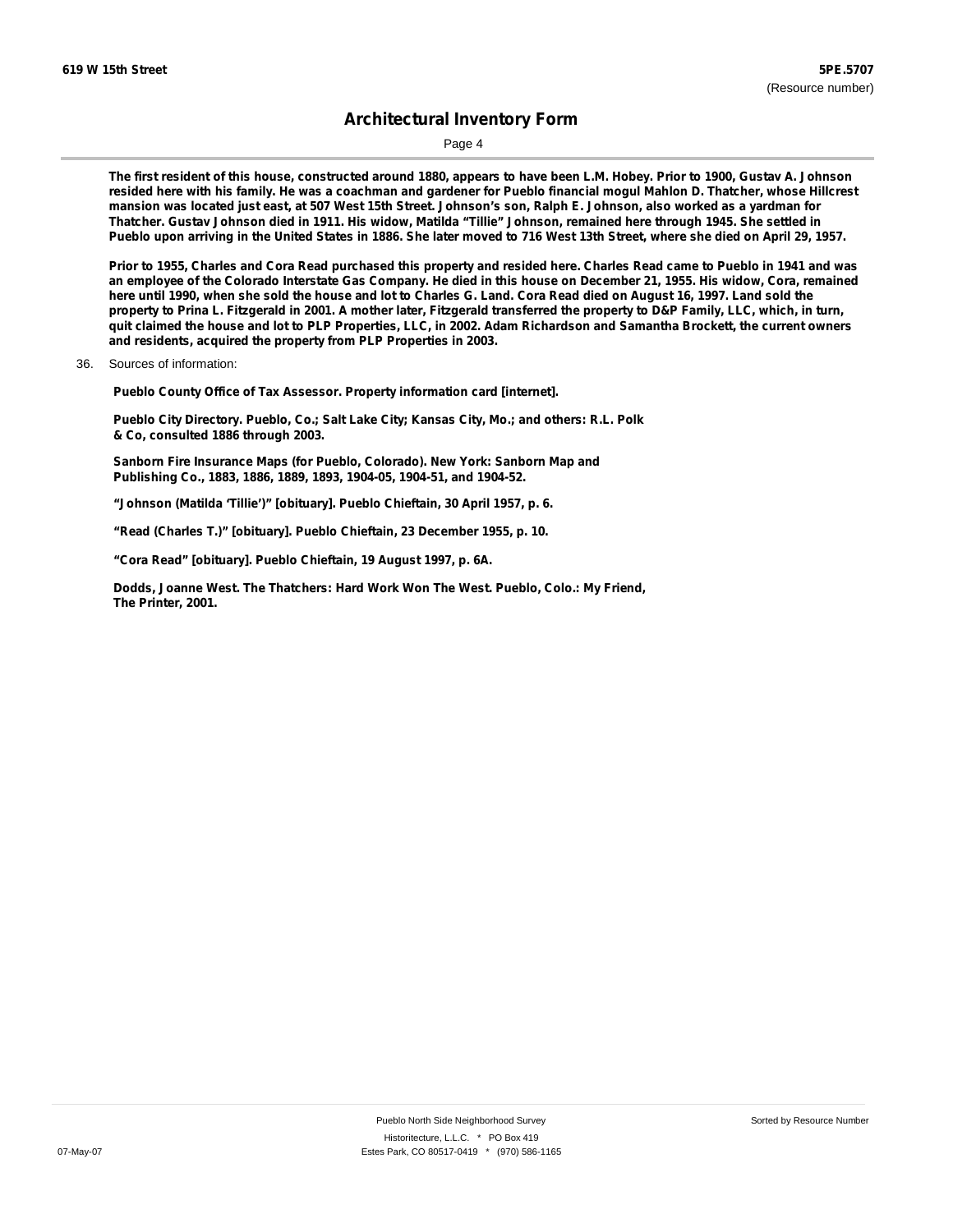Sorted by Resource Number

# **Architectural Inventory Form**

Page 5

|     | <b>VI. SIGNIFICANCE</b>                                                                                                                                                                        |  |  |  |  |  |  |  |  |
|-----|------------------------------------------------------------------------------------------------------------------------------------------------------------------------------------------------|--|--|--|--|--|--|--|--|
| 37. | Local landmark designation:<br>Yes $\Box$<br>No.<br>$\mathbf{F}_{\mathbf{r}}$                                                                                                                  |  |  |  |  |  |  |  |  |
|     | Designation authority:                                                                                                                                                                         |  |  |  |  |  |  |  |  |
|     | Date of designation:                                                                                                                                                                           |  |  |  |  |  |  |  |  |
| 38. | Applicable National Register criteria:                                                                                                                                                         |  |  |  |  |  |  |  |  |
|     |                                                                                                                                                                                                |  |  |  |  |  |  |  |  |
|     | A. Associated with events that have made a significant contribution to the broad pattern of our history.<br>B. Associated with the lives of persons significant in our past.<br>$\blacksquare$ |  |  |  |  |  |  |  |  |
|     | C. Embodies the distinctive characteristics of a type, period, or method of construction, or represents the work<br>П                                                                          |  |  |  |  |  |  |  |  |
|     | of a master, or that possess high artistic values, or represents a significant and distinguished entity whose<br>components may lack individual distinction.                                   |  |  |  |  |  |  |  |  |
|     | D. Has yielded, or may be likely to yield, information important in history or prehistory.                                                                                                     |  |  |  |  |  |  |  |  |
|     | Qualifies under Criteria Considerations A through G (see manual).<br>$\sim$                                                                                                                    |  |  |  |  |  |  |  |  |
|     | Does not meet any of the above National Register criteria.<br>₩                                                                                                                                |  |  |  |  |  |  |  |  |
|     | <b>Pueblo Standards for Designation:</b>                                                                                                                                                       |  |  |  |  |  |  |  |  |
|     | 1a. History                                                                                                                                                                                    |  |  |  |  |  |  |  |  |
|     | $\overline{\mathbf{r}}_1$<br>Have direct association with the historical development of the city, state, or nation; or                                                                         |  |  |  |  |  |  |  |  |
|     | <u>1b. History</u>                                                                                                                                                                             |  |  |  |  |  |  |  |  |
|     | Be the site of a significant historic event; or<br>$\mathcal{L}_{\mathcal{A}}$                                                                                                                 |  |  |  |  |  |  |  |  |
|     | 1c. History                                                                                                                                                                                    |  |  |  |  |  |  |  |  |
|     | Have direct and substantial association with a person or group of persons who had influence on society.<br>$\overline{\phantom{a}}$                                                            |  |  |  |  |  |  |  |  |
|     | 2a. Architecture                                                                                                                                                                               |  |  |  |  |  |  |  |  |
|     | Embody distinguishing characteristics of an architectural style or type; or<br>$\Box$                                                                                                          |  |  |  |  |  |  |  |  |
|     | 2b. Architecture<br>Be a significant example of the work of a recognized architect or master builder, or<br>$\Box$                                                                             |  |  |  |  |  |  |  |  |
|     | 2c. Architecture                                                                                                                                                                               |  |  |  |  |  |  |  |  |
|     | Contain elements of architectural design, engineering, materials, craftsmanship, or artistic merit which represent a<br>$\Box$<br>significant or influential innovation;                       |  |  |  |  |  |  |  |  |
|     | 2d. Architecture                                                                                                                                                                               |  |  |  |  |  |  |  |  |
|     | Portray the environment of a group of people or physical development of an area of the city in an era of history<br>$\Box$<br>characterized by a distinctive architectural style.              |  |  |  |  |  |  |  |  |
|     | 3a. Geography                                                                                                                                                                                  |  |  |  |  |  |  |  |  |
|     | Have a prominent location or be an established, familiar, and orienting visual feature of the contemporary city, or                                                                            |  |  |  |  |  |  |  |  |
|     | 3b. Geography                                                                                                                                                                                  |  |  |  |  |  |  |  |  |
|     | Promote understanding and appreciation of Pueblo's environment by means of distinctive physical characteristics<br>or rarity; or                                                               |  |  |  |  |  |  |  |  |
|     | 3c. Geography                                                                                                                                                                                  |  |  |  |  |  |  |  |  |
|     | Make a special contribution to Pueblo's distinctive character.<br>$\overline{\phantom{a}}$                                                                                                     |  |  |  |  |  |  |  |  |
|     | <b>Not Applicable</b>                                                                                                                                                                          |  |  |  |  |  |  |  |  |
|     | Does not meet any of the above Pueblo landmark criteria.<br>$\overline{\phantom{a}}$                                                                                                           |  |  |  |  |  |  |  |  |
| 39. | Area(s) of Significance:<br><b>Not Applicable</b>                                                                                                                                              |  |  |  |  |  |  |  |  |
| 40. | Period of Significance:<br>n/a                                                                                                                                                                 |  |  |  |  |  |  |  |  |
| 41. | Level of significance:<br>National:<br>State<br>Local<br>$\sim$                                                                                                                                |  |  |  |  |  |  |  |  |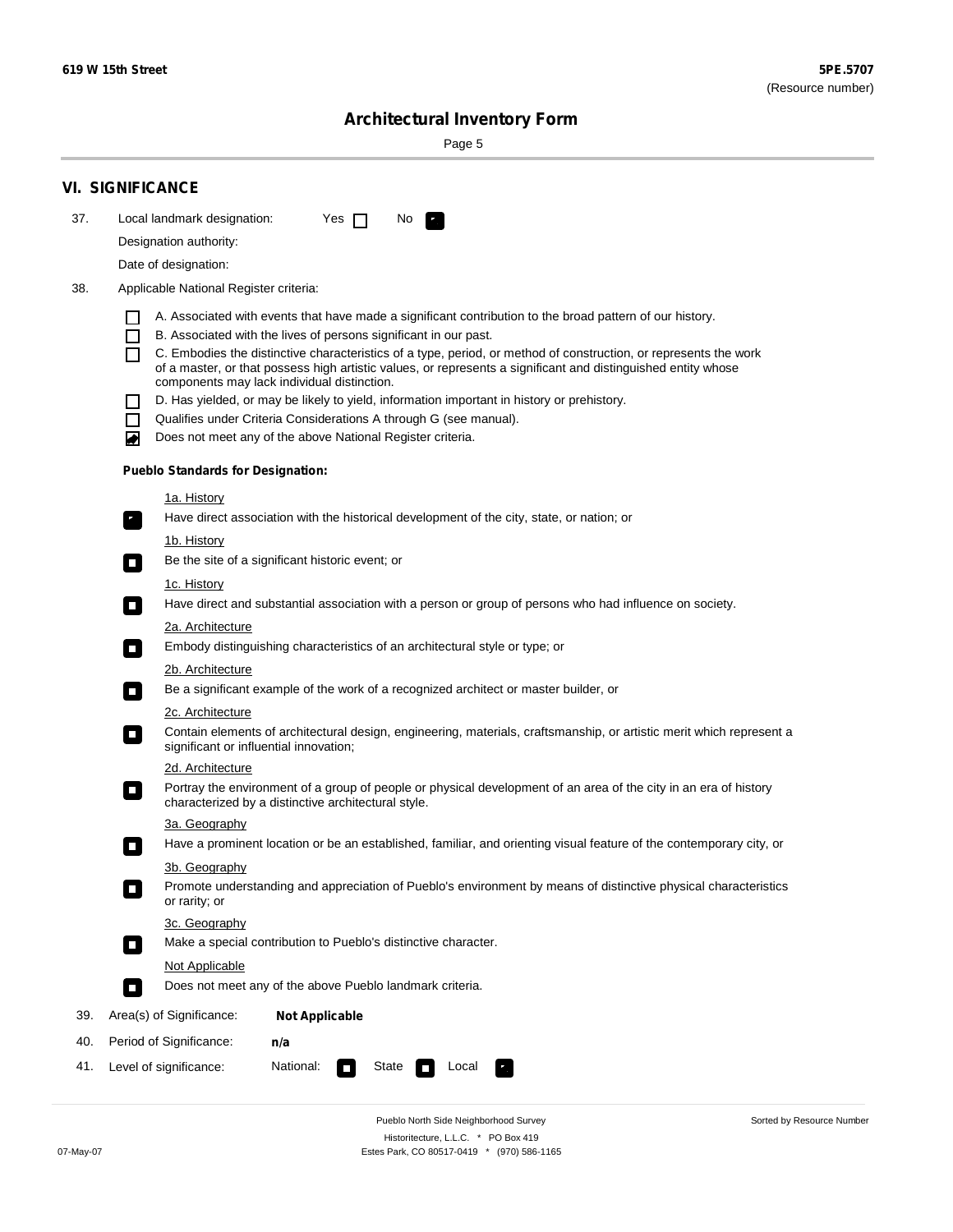Page 6

#### 42. Statement of significance:

This property is historically significant under Pueblo Local Landmark criterion 1A for its association with the development of Pueblo's North Side Neighborhood, particularly as one of the earliest dwellings constructed here. However, the levels of architectural and historical significance, combined with physical integrity, are not to the extent that this property would qualify for individual listing in the National Register of Historic Places, the Colorado State Register of Historic Properties, or as a City of Pueblo Landmark. It is, nonetheless, a contributing resource within any potential historic district.

43. Assessment of historic physical integrity related to significance:

Constructed around 1880, this house exhibits a moderate level of physical integrity relative to the seven aspects of integrity as defined by the National Park Service and the Colorado Historical Society: location, setting, design, materials, workmanship, feeling, and association. While the recent addition is isolated to the rear elevation, the installation of vinyl siding and the replaced front porch have removed or concealed character-defining features. Nonetheless, the building retains its basic form. This property retains sufficient physical integrity to convey its architectural and historical significance.

> Yes Yes

No<sub>I</sub>I

No  $\blacksquare$  N/A  $\blacksquare$ 

 $N/A$   $\Box$ 

### **VII. NATIONAL REGISTER ELIGIBILITY ASSESSMENT**

| 44. | National Register eligibility field assessment:                                                                                                                                                                                    |                                                |                      | $\Box$ Individually eligible |  |                              | Not eligible | $\Box$ Need data |
|-----|------------------------------------------------------------------------------------------------------------------------------------------------------------------------------------------------------------------------------------|------------------------------------------------|----------------------|------------------------------|--|------------------------------|--------------|------------------|
|     |                                                                                                                                                                                                                                    | Local landmark eligibility field assessment:   |                      |                              |  | $\Box$ Individually eligible | Not eligible | $\Box$ Need data |
| 45. |                                                                                                                                                                                                                                    | Is there National Register district potential? | $Yes$ $\blacksquare$ |                              |  | No $\blacksquare$            |              |                  |
|     | Discuss:<br>Pueblo's North Side Neighborhood represents the evolution of the city's professional middle and upper<br>classes. Its diversity of architectural styles and forms directly represents the city's changing economic and |                                                |                      |                              |  |                              |              |                  |

**cultural climates. As well, the neighborhood is distinctive because it appears to have evolved independently of the area's dominant industry, steel manufacturing.**

If there is National Register district potential, is this building contributing:

46. If the building is in existing National Register district, is it contributing:

### **VIII. RECORDING INFORMATION**

| 47. | Photograph numbers): | <b>CD-ROM Photo Disc: North Side Photos</b><br>File Name(s): 15thstw619                                                       |
|-----|----------------------|-------------------------------------------------------------------------------------------------------------------------------|
|     | Negatives filed at:  | <b>Special Collections</b><br><b>Robert Hoag Rawlings Public Library</b><br>100 East Abriendo Avenue<br>Pueblo, CO 81004-4290 |
| 48. | Report title:        | <b>Pueblo North Side Neighborhood Survey</b>                                                                                  |
| 49. | $Date(s)$ :          | 07/19/05                                                                                                                      |
| 50. | Recorder(s):         | <b>Adam Thomas</b>                                                                                                            |
| 51. | Organization:        | Historitecture, L.L.C.                                                                                                        |
| 52. | Address:             | <b>PO Box 419</b>                                                                                                             |
|     |                      | Estes Park, CO 80517-0419                                                                                                     |
| 53. | Phone number(s):     | (970) 586-1165                                                                                                                |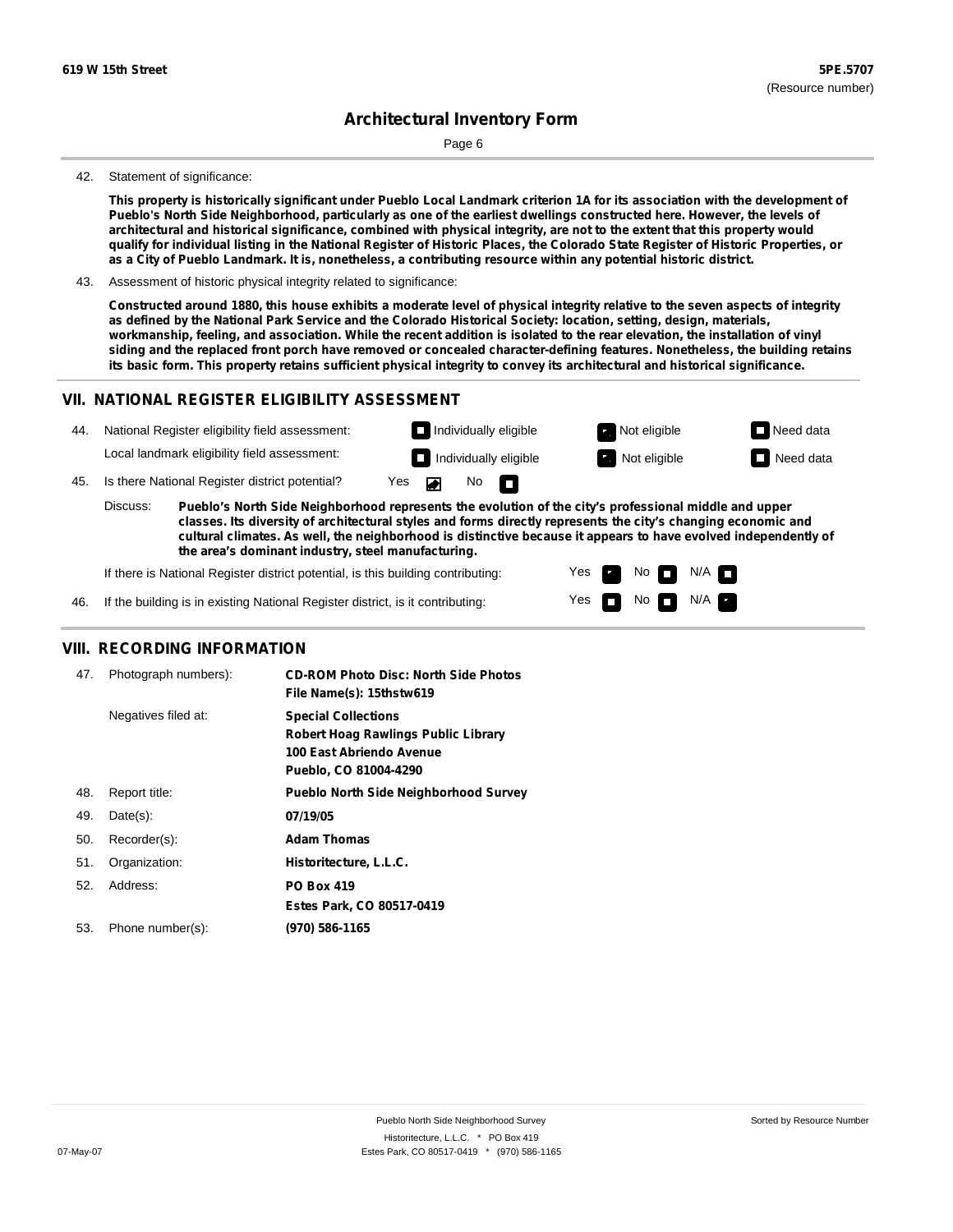Page 7

**SITE SKETCH MAP**